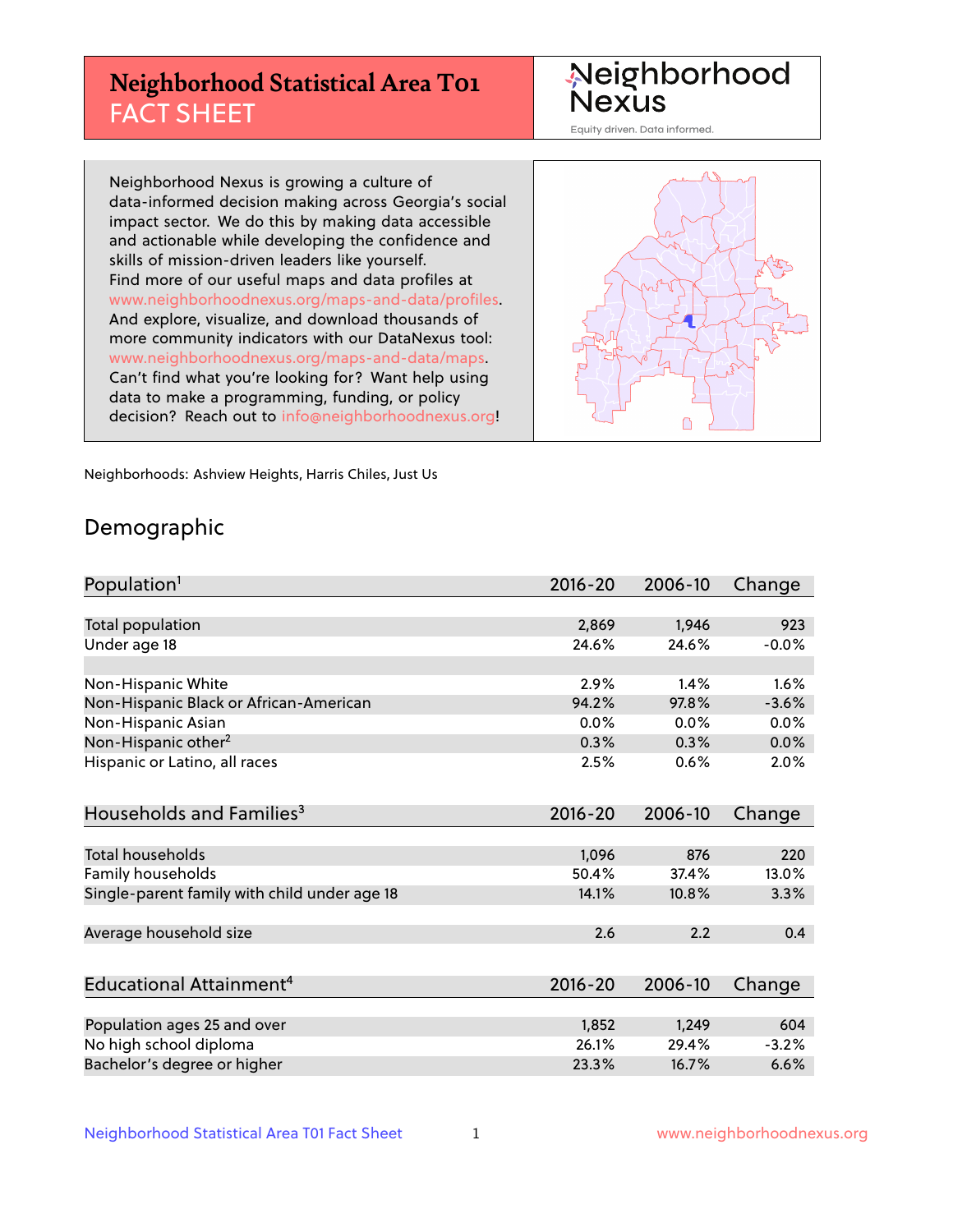## Change Measures, continued...

| Employment <sup>5</sup>                                                                          | $2016 - 20$    | 2006-10        | Change            |
|--------------------------------------------------------------------------------------------------|----------------|----------------|-------------------|
|                                                                                                  |                |                |                   |
| Total workers residing in Neighborhood Statistical Area                                          | 1,013<br>28.2% | 1,063<br>39.1% | $-50$<br>$-10.9%$ |
| Workers with earnings \$1250/month or less<br>Workers with earnings \$1251/month to \$3333/month | 42.9%          | 50.7%          | $-7.8%$           |
|                                                                                                  | 28.8%          | 10.2%          | 18.7%             |
| Workers with earnings greater than \$3333/month                                                  |                |                |                   |
| Total jobs located in Neighborhood Statistical Area                                              | 1,645          | 541            | 1,104             |
| Jobs with earnings \$1250/month or less                                                          | 23.0%          | 29.4%          | $-6.4%$           |
| Jobs with earnings \$1251/month to \$3333/month                                                  | 49.7%          | 37.9%          | 11.8%             |
| Jobs with earnings greater than \$3333/month                                                     | 27.3%          | 32.7%          | $-5.4%$           |
|                                                                                                  |                |                |                   |
| Jobs/workers ratio                                                                               | 1.6            | 0.5            | 1.1               |
|                                                                                                  |                |                |                   |
| Income and Poverty <sup>6</sup>                                                                  | 2016-20        | 2006-10        | Change            |
|                                                                                                  |                |                |                   |
| Median household income                                                                          | \$31,187       | \$18,307       | \$12,880          |
|                                                                                                  |                |                |                   |
| Population for whom poverty status is determined                                                 | 2,869          | 1,946          | 923               |
| Population below poverty                                                                         | 34.1%          | 51.6%          | $-17.5%$          |
|                                                                                                  |                |                |                   |
| Housing <sup>7</sup>                                                                             | 2016-20        | 2006-10        | Change            |
| Total housing units                                                                              | 1,383          | 1,283          | 100               |
|                                                                                                  | 79.2%          | 68.2%          | 11.0%             |
| Occupied housing units                                                                           |                |                | $-11.0%$          |
| Vacant housing units                                                                             | 20.8%          | 31.8%          |                   |
| Occupied housing units                                                                           | 1,096          | 876            | 220               |
| Owner occupied housing units                                                                     | 30.8%          | 30.2%          | 0.5%              |
| Renter occupied housing units                                                                    | 69.2%          | 69.8%          | $-0.5%$           |
|                                                                                                  |                |                |                   |
| Access to a Vehicle <sup>8</sup>                                                                 | $2016 - 20$    | 2006-10        |                   |
|                                                                                                  |                |                | Change            |
|                                                                                                  | 1,096          | 876            | 220               |
| Occupied housing units<br>No vehicle available                                                   | 34.4%          | 46.9%          | $-12.5%$          |
|                                                                                                  |                |                |                   |
|                                                                                                  |                |                |                   |
| Crime Rates, per 10,000 Population <sup>9</sup>                                                  | 2017-21        | 2012-16        | Change            |
| All Part I crimes                                                                                | 564.6          | 989.9          | $-425.4$          |
| Violent crime                                                                                    | 125.5          | 186.8          | $-61.3$           |
| Murder                                                                                           | 5.6            | 3.4            | 2.2               |
| Robbery                                                                                          | 38.3           | 98.5           | $-60.2$           |
|                                                                                                  | 81.5           | 84.8           | $-3.3$            |
| Aggravated assault                                                                               |                |                |                   |
| Property crime                                                                                   | 439.1          | 803.2          | $-364.0$          |
| <b>Burglary</b>                                                                                  | 93.4           | 277.8          | $-184.4$          |
| Larceny                                                                                          | 238.4          | 340.0          | $-101.6$          |
| Vehicle theft                                                                                    | 107.3          | 185.4          | $-78.1$           |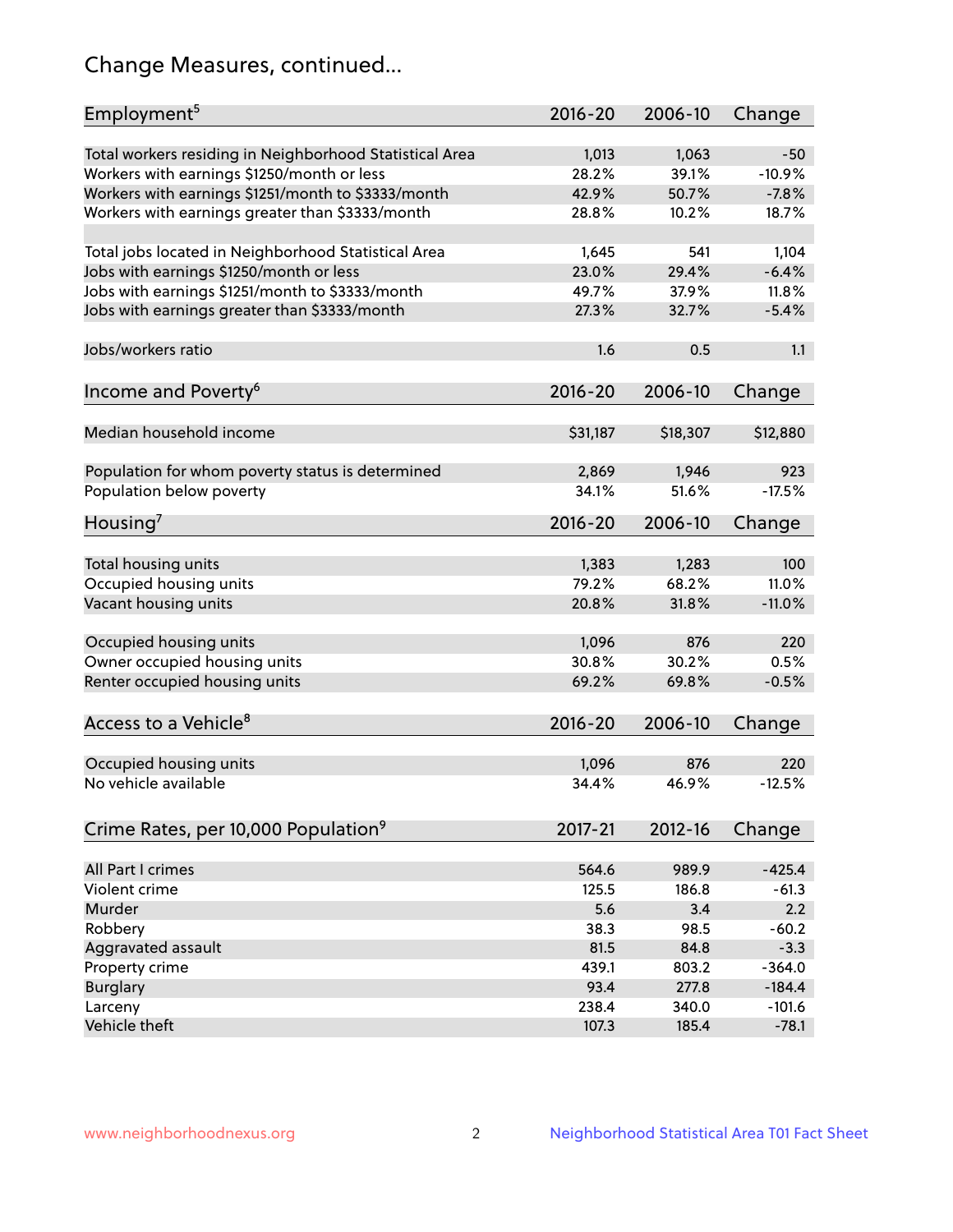## Current Data: Demographic

| Total population<br>2,869<br>Male<br>49.7%<br>Female<br>50.3%<br>11.2%<br>±4.3%<br>Under 5 years<br>5.2%<br>5 to 9 years<br>6.8%<br>10 to 14 years<br>5.2%<br>15 to 19 years<br>7.1%<br>20 to 24 years<br>18.2%<br>25 to 34 years<br>13.2%<br>35 to 44 years<br>11.1%<br>45 to 54 years<br>55 to 59 years<br>4.8%<br>4.3%<br>60 to 64 years<br>8.2%<br>65 to 74 years<br>2.2%<br>75 to 84 years<br>85 years and over<br>2.5%<br>Median age (years)<br>32.2<br>Race and Ethnicity, 2016-20 <sup>11</sup><br><b>Estimate</b><br>Total population<br>2,869<br>Hispanic or Latino (of any race)<br>2.5%<br>Not Hispanic or Latino<br>97.5%<br>White alone<br>2.9%<br>Black or African American alone<br>94.2%<br>American Indian and Alaska Native alone<br>0.0%<br>Asian alone<br>0.0%<br>Native Hawaiian and other Pacific Islander alone<br>0.0%<br>Some other race alone<br>0.0%<br>0.3%<br>Two or more races<br>U.S. Citizenship Status, 2016-20 <sup>12</sup><br><b>Estimate</b><br>Foreign-born population<br>56<br>Naturalized U.S. citizen<br>44.5%<br>Not a U.S. citizen<br>55.5%<br>Citizen, Voting Age Population, 2016-20 <sup>13</sup><br><b>Estimate</b><br>Citizen, 18 and over population<br>2,133<br>Male<br>44.1% | Sex and Age, 2016-20 <sup>10</sup> | <b>Estimate</b> | Margin of Error |
|----------------------------------------------------------------------------------------------------------------------------------------------------------------------------------------------------------------------------------------------------------------------------------------------------------------------------------------------------------------------------------------------------------------------------------------------------------------------------------------------------------------------------------------------------------------------------------------------------------------------------------------------------------------------------------------------------------------------------------------------------------------------------------------------------------------------------------------------------------------------------------------------------------------------------------------------------------------------------------------------------------------------------------------------------------------------------------------------------------------------------------------------------------------------------------------------------------------------------------|------------------------------------|-----------------|-----------------|
| ±6.8%<br>$\pm 2.1\%$                                                                                                                                                                                                                                                                                                                                                                                                                                                                                                                                                                                                                                                                                                                                                                                                                                                                                                                                                                                                                                                                                                                                                                                                             |                                    |                 | $\pm 753$       |
|                                                                                                                                                                                                                                                                                                                                                                                                                                                                                                                                                                                                                                                                                                                                                                                                                                                                                                                                                                                                                                                                                                                                                                                                                                  |                                    |                 |                 |
|                                                                                                                                                                                                                                                                                                                                                                                                                                                                                                                                                                                                                                                                                                                                                                                                                                                                                                                                                                                                                                                                                                                                                                                                                                  |                                    |                 |                 |
| $\pm 2.5\%$<br>$\pm 2.0\%$<br>$\pm 2.6\%$<br>$\pm 3.0\%$<br>$\pm$ 6.6%<br>$\pm$ 5.4%<br>±4.8%<br>±1.8%<br>$\pm 2.0\%$<br>$\pm$ 3.2%<br>$\pm1.8\%$<br>±1.8%<br>±2.1<br>Margin of Error<br>$\pm 753$<br>$\pm1.8\%$<br>$\pm$ 5.7%<br>$\pm 2.9\%$<br>$\pm$ 9.4%<br>$\pm$ 0.6%<br>$\pm$ 0.6%<br>$\pm$ 0.6%<br>$\pm$ 0.6%<br>$\pm$ 0.6%<br><b>Margin of Error</b><br>$\pm$ 47<br>±36.3%<br>Margin of Error                                                                                                                                                                                                                                                                                                                                                                                                                                                                                                                                                                                                                                                                                                                                                                                                                             |                                    |                 |                 |
|                                                                                                                                                                                                                                                                                                                                                                                                                                                                                                                                                                                                                                                                                                                                                                                                                                                                                                                                                                                                                                                                                                                                                                                                                                  |                                    |                 |                 |
|                                                                                                                                                                                                                                                                                                                                                                                                                                                                                                                                                                                                                                                                                                                                                                                                                                                                                                                                                                                                                                                                                                                                                                                                                                  |                                    |                 |                 |
|                                                                                                                                                                                                                                                                                                                                                                                                                                                                                                                                                                                                                                                                                                                                                                                                                                                                                                                                                                                                                                                                                                                                                                                                                                  |                                    |                 |                 |
|                                                                                                                                                                                                                                                                                                                                                                                                                                                                                                                                                                                                                                                                                                                                                                                                                                                                                                                                                                                                                                                                                                                                                                                                                                  |                                    |                 |                 |
|                                                                                                                                                                                                                                                                                                                                                                                                                                                                                                                                                                                                                                                                                                                                                                                                                                                                                                                                                                                                                                                                                                                                                                                                                                  |                                    |                 |                 |
|                                                                                                                                                                                                                                                                                                                                                                                                                                                                                                                                                                                                                                                                                                                                                                                                                                                                                                                                                                                                                                                                                                                                                                                                                                  |                                    |                 |                 |
|                                                                                                                                                                                                                                                                                                                                                                                                                                                                                                                                                                                                                                                                                                                                                                                                                                                                                                                                                                                                                                                                                                                                                                                                                                  |                                    |                 |                 |
|                                                                                                                                                                                                                                                                                                                                                                                                                                                                                                                                                                                                                                                                                                                                                                                                                                                                                                                                                                                                                                                                                                                                                                                                                                  |                                    |                 |                 |
|                                                                                                                                                                                                                                                                                                                                                                                                                                                                                                                                                                                                                                                                                                                                                                                                                                                                                                                                                                                                                                                                                                                                                                                                                                  |                                    |                 |                 |
|                                                                                                                                                                                                                                                                                                                                                                                                                                                                                                                                                                                                                                                                                                                                                                                                                                                                                                                                                                                                                                                                                                                                                                                                                                  |                                    |                 |                 |
|                                                                                                                                                                                                                                                                                                                                                                                                                                                                                                                                                                                                                                                                                                                                                                                                                                                                                                                                                                                                                                                                                                                                                                                                                                  |                                    |                 |                 |
|                                                                                                                                                                                                                                                                                                                                                                                                                                                                                                                                                                                                                                                                                                                                                                                                                                                                                                                                                                                                                                                                                                                                                                                                                                  |                                    |                 |                 |
|                                                                                                                                                                                                                                                                                                                                                                                                                                                                                                                                                                                                                                                                                                                                                                                                                                                                                                                                                                                                                                                                                                                                                                                                                                  |                                    |                 |                 |
|                                                                                                                                                                                                                                                                                                                                                                                                                                                                                                                                                                                                                                                                                                                                                                                                                                                                                                                                                                                                                                                                                                                                                                                                                                  |                                    |                 |                 |
|                                                                                                                                                                                                                                                                                                                                                                                                                                                                                                                                                                                                                                                                                                                                                                                                                                                                                                                                                                                                                                                                                                                                                                                                                                  |                                    |                 |                 |
|                                                                                                                                                                                                                                                                                                                                                                                                                                                                                                                                                                                                                                                                                                                                                                                                                                                                                                                                                                                                                                                                                                                                                                                                                                  |                                    |                 |                 |
|                                                                                                                                                                                                                                                                                                                                                                                                                                                                                                                                                                                                                                                                                                                                                                                                                                                                                                                                                                                                                                                                                                                                                                                                                                  |                                    |                 |                 |
|                                                                                                                                                                                                                                                                                                                                                                                                                                                                                                                                                                                                                                                                                                                                                                                                                                                                                                                                                                                                                                                                                                                                                                                                                                  |                                    |                 |                 |
|                                                                                                                                                                                                                                                                                                                                                                                                                                                                                                                                                                                                                                                                                                                                                                                                                                                                                                                                                                                                                                                                                                                                                                                                                                  |                                    |                 |                 |
|                                                                                                                                                                                                                                                                                                                                                                                                                                                                                                                                                                                                                                                                                                                                                                                                                                                                                                                                                                                                                                                                                                                                                                                                                                  |                                    |                 |                 |
|                                                                                                                                                                                                                                                                                                                                                                                                                                                                                                                                                                                                                                                                                                                                                                                                                                                                                                                                                                                                                                                                                                                                                                                                                                  |                                    |                 |                 |
|                                                                                                                                                                                                                                                                                                                                                                                                                                                                                                                                                                                                                                                                                                                                                                                                                                                                                                                                                                                                                                                                                                                                                                                                                                  |                                    |                 |                 |
|                                                                                                                                                                                                                                                                                                                                                                                                                                                                                                                                                                                                                                                                                                                                                                                                                                                                                                                                                                                                                                                                                                                                                                                                                                  |                                    |                 |                 |
|                                                                                                                                                                                                                                                                                                                                                                                                                                                                                                                                                                                                                                                                                                                                                                                                                                                                                                                                                                                                                                                                                                                                                                                                                                  |                                    |                 |                 |
|                                                                                                                                                                                                                                                                                                                                                                                                                                                                                                                                                                                                                                                                                                                                                                                                                                                                                                                                                                                                                                                                                                                                                                                                                                  |                                    |                 |                 |
| $\pm$ 41.4%<br>±471<br>±14.5%                                                                                                                                                                                                                                                                                                                                                                                                                                                                                                                                                                                                                                                                                                                                                                                                                                                                                                                                                                                                                                                                                                                                                                                                    |                                    |                 |                 |
|                                                                                                                                                                                                                                                                                                                                                                                                                                                                                                                                                                                                                                                                                                                                                                                                                                                                                                                                                                                                                                                                                                                                                                                                                                  |                                    |                 |                 |
|                                                                                                                                                                                                                                                                                                                                                                                                                                                                                                                                                                                                                                                                                                                                                                                                                                                                                                                                                                                                                                                                                                                                                                                                                                  |                                    |                 |                 |
|                                                                                                                                                                                                                                                                                                                                                                                                                                                                                                                                                                                                                                                                                                                                                                                                                                                                                                                                                                                                                                                                                                                                                                                                                                  |                                    |                 |                 |
|                                                                                                                                                                                                                                                                                                                                                                                                                                                                                                                                                                                                                                                                                                                                                                                                                                                                                                                                                                                                                                                                                                                                                                                                                                  |                                    |                 |                 |
|                                                                                                                                                                                                                                                                                                                                                                                                                                                                                                                                                                                                                                                                                                                                                                                                                                                                                                                                                                                                                                                                                                                                                                                                                                  |                                    |                 |                 |
|                                                                                                                                                                                                                                                                                                                                                                                                                                                                                                                                                                                                                                                                                                                                                                                                                                                                                                                                                                                                                                                                                                                                                                                                                                  | Female                             | 55.9%           | $\pm$ 5.4%      |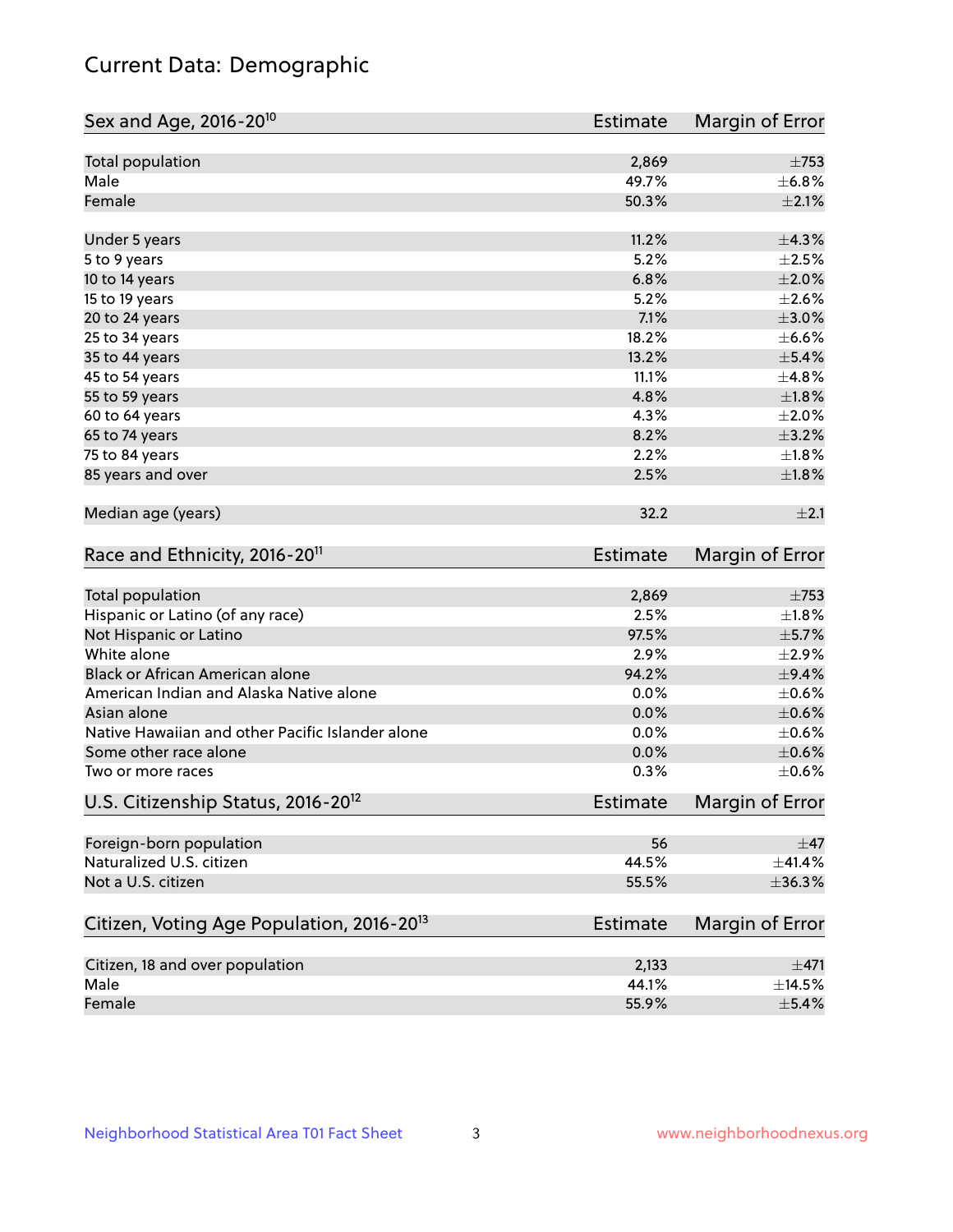## Current Data: Economic

| Income, 2016-20 <sup>14</sup>                                     | Estimate       | Margin of Error |
|-------------------------------------------------------------------|----------------|-----------------|
| All households                                                    |                | ±181            |
| Less than \$10,000                                                | 1,096<br>17.9% | $\pm$ 7.2%      |
|                                                                   | 8.2%           | $\pm$ 4.7%      |
| \$10,000 to \$14,999                                              |                | $\pm$ 8.8%      |
| \$15,000 to \$24,999                                              | 14.6%          |                 |
| \$25,000 to \$34,999                                              | 13.9%          | $\pm$ 10.7%     |
| \$35,000 to \$49,999                                              | 18.2%          | $\pm$ 6.6%      |
| \$50,000 to \$74,999                                              | 9.0%           | $\pm$ 5.3%      |
| \$75,000 to \$99,999                                              | 6.1%           | ±4.3%           |
| \$100,000 to \$149,999                                            | 7.8%           | $\pm$ 7.9%      |
| \$150,000 to \$199,999                                            | 1.7%           | ±1.9%           |
| \$200,000 or more                                                 | 2.6%           | $\pm 2.5\%$     |
| Median household income (dollars)                                 | \$31,187       | ±4,582          |
| Mean household income (dollars)                                   | \$45,202       | ±8,869          |
| Households with earnings                                          | 69.1%          | $\pm$ 10.2%     |
| Mean earnings (dollars)                                           | \$51,198       | ±10,845         |
| Households with Social Security                                   | 36.2%          | ±11.3%          |
| Mean Social Security income (dollars)                             | \$12,374       | ±2,771          |
| Households with retirement income                                 | 16.8%          | ±11.6%          |
| Mean retirement income (dollars)                                  | \$16,572       | $\pm$ 6,763     |
| Households with Supplemental Security Income                      | 8.1%           | $\pm$ 4.7%      |
| Mean Supplemental Security Income (dollars)                       | \$8,788        | $\pm 2,342$     |
| Households with cash public assistance income                     | 5.6%           | $\pm$ 9.3%      |
| Mean cash public assistance income (dollars)                      | \$1,015        | $\pm 2,388$     |
| Households with Food Stamp/SNAP benefits in the past 12<br>months | 33.1%          | ±12.6%          |
| Family households                                                 | 553            | ±168            |
| Less than \$10,000                                                | 9.5%           | $\pm$ 8.0%      |
| \$10,000 to \$14,999                                              | 5.9%           | $\pm$ 5.6%      |
| \$15,000 to \$24,999                                              | 8.2%           | $\pm$ 6.6%      |
| \$25,000 to \$34,999                                              | 19.4%          | ±19.3%          |
| \$35,000 to \$49,999                                              | 19.2%          | $\pm$ 8.1%      |
| \$50,000 to \$74,999                                              | 21.4%          | $\pm$ 15.2%     |
| \$75,000 to \$99,999                                              | 6.7%           | $\pm$ 5.5%      |
| \$100,000 to \$149,999                                            | 3.9%           | $\pm$ 3.8%      |
| \$150,000 to \$199,999                                            | 3.4%           | $\pm$ 3.7%      |
| \$200,000 or more                                                 | 2.4%           | $\pm$ 3.3%      |
| Median family income (dollars)                                    | \$38,777       | ± 6,361         |
| Mean family income (dollars)                                      | \$53,418       | ±10,226         |
|                                                                   |                |                 |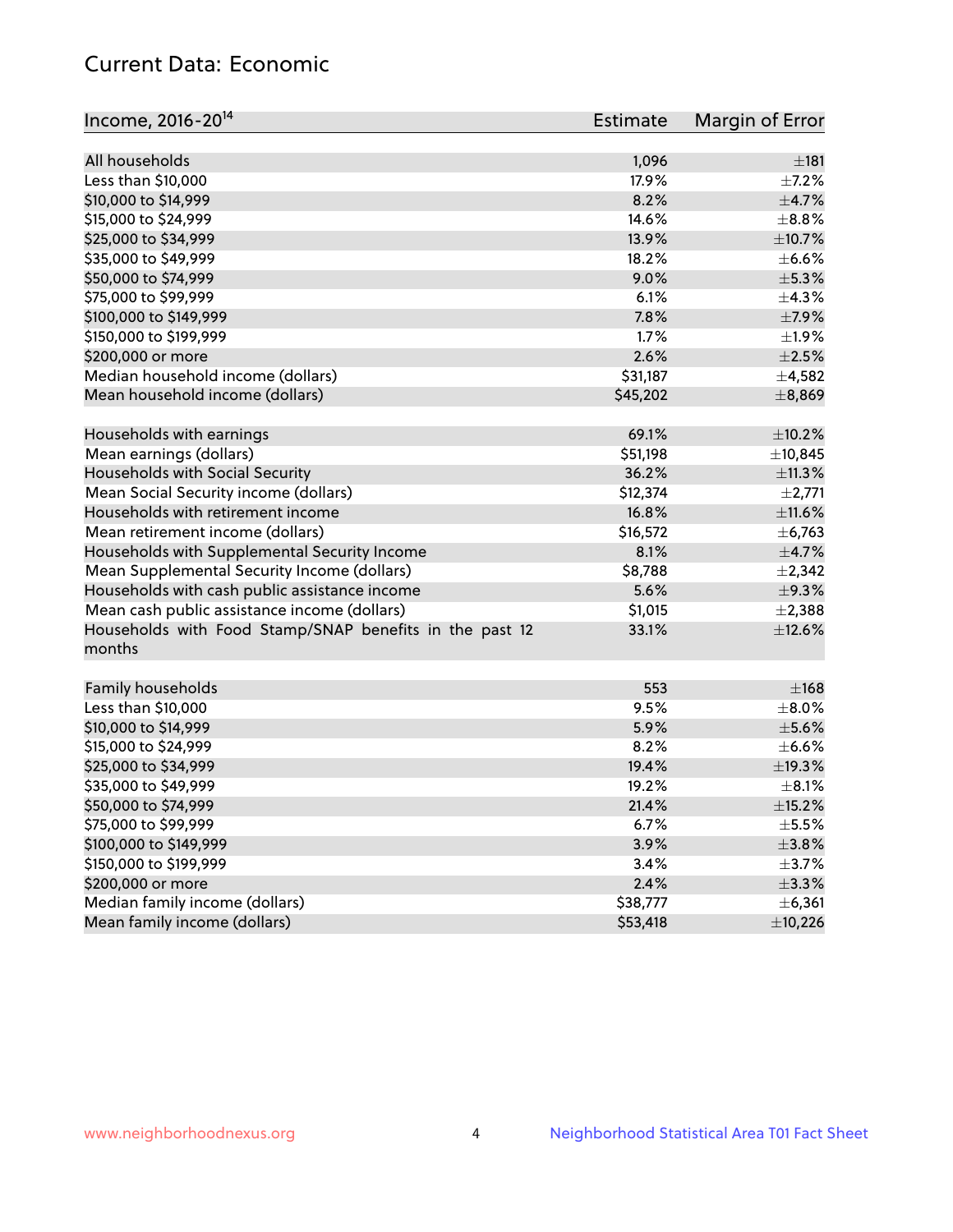## Current Data: Economic, continued...

| Income, 2016-20, continued <sup>15</sup>                                                    | <b>Estimate</b> | <b>Margin of Error</b> |
|---------------------------------------------------------------------------------------------|-----------------|------------------------|
|                                                                                             |                 |                        |
| Nonfamily households                                                                        | 543             | $\pm$ 125              |
| Median nonfamily income (dollars)                                                           | \$21,815        | ±3,864                 |
| Mean nonfamily income (dollars)                                                             | \$33,905        | ±8,466                 |
| Median earnings for workers (dollars)                                                       | \$25,879        | ±2,144                 |
| Median earnings for male full-time, year-round workers<br>(dollars)                         | \$30,316        | ±4,381                 |
| Median earnings for female full-time, year-round workers<br>(dollars)                       | \$32,765        | $\pm 2,652$            |
| Per capita income (dollars)                                                                 | \$18,750        | ±6,711                 |
| Families Below Poverty Level, 2016-20 <sup>16</sup>                                         | <b>Estimate</b> | <b>Margin of Error</b> |
|                                                                                             |                 |                        |
| <b>All Families</b>                                                                         | 553             | $\pm$ 168              |
| Percent below poverty                                                                       | 22.6%           | $\pm$ 8.0%             |
| Families with related children under 18 years                                               | 269             | $\pm$ 123              |
| Percent below poverty                                                                       | 36.0%           | ±13.0%                 |
| Families with related children under 5 years only                                           | 108             | $\pm 106$              |
| Percent below poverty                                                                       | 0.0%            | ±25.9%                 |
| Married couple families                                                                     | 125             | $\pm 55$               |
| Percent below poverty                                                                       | 3.6%            | ±15.2%                 |
| Married couple families with related children under 18 years                                | 17              | $\pm 28$               |
| Percent below poverty                                                                       | 26.2%           | ±102.8%                |
| Married couple families with related children under 5 years                                 | 4               | $\pm$ 24               |
| Percent below poverty                                                                       | $0.0\%$         | ±417.8%                |
|                                                                                             |                 |                        |
| Families with female householder, no spouse present                                         | 356             | $\pm$ 134              |
| Percent below poverty                                                                       | 33.8%           | ±10.8%                 |
| Families with female householder, no spouse present with<br>related children under 18 years | 239             | $\pm$ 115              |
| Percent below poverty                                                                       | 38.7%           | ±10.0%                 |
| Families with female householder, no spouse present with                                    | 95              |                        |
| related children under 5 years                                                              |                 | $\pm 99$               |
| Percent below poverty                                                                       | 0.0%            | ±16.9%                 |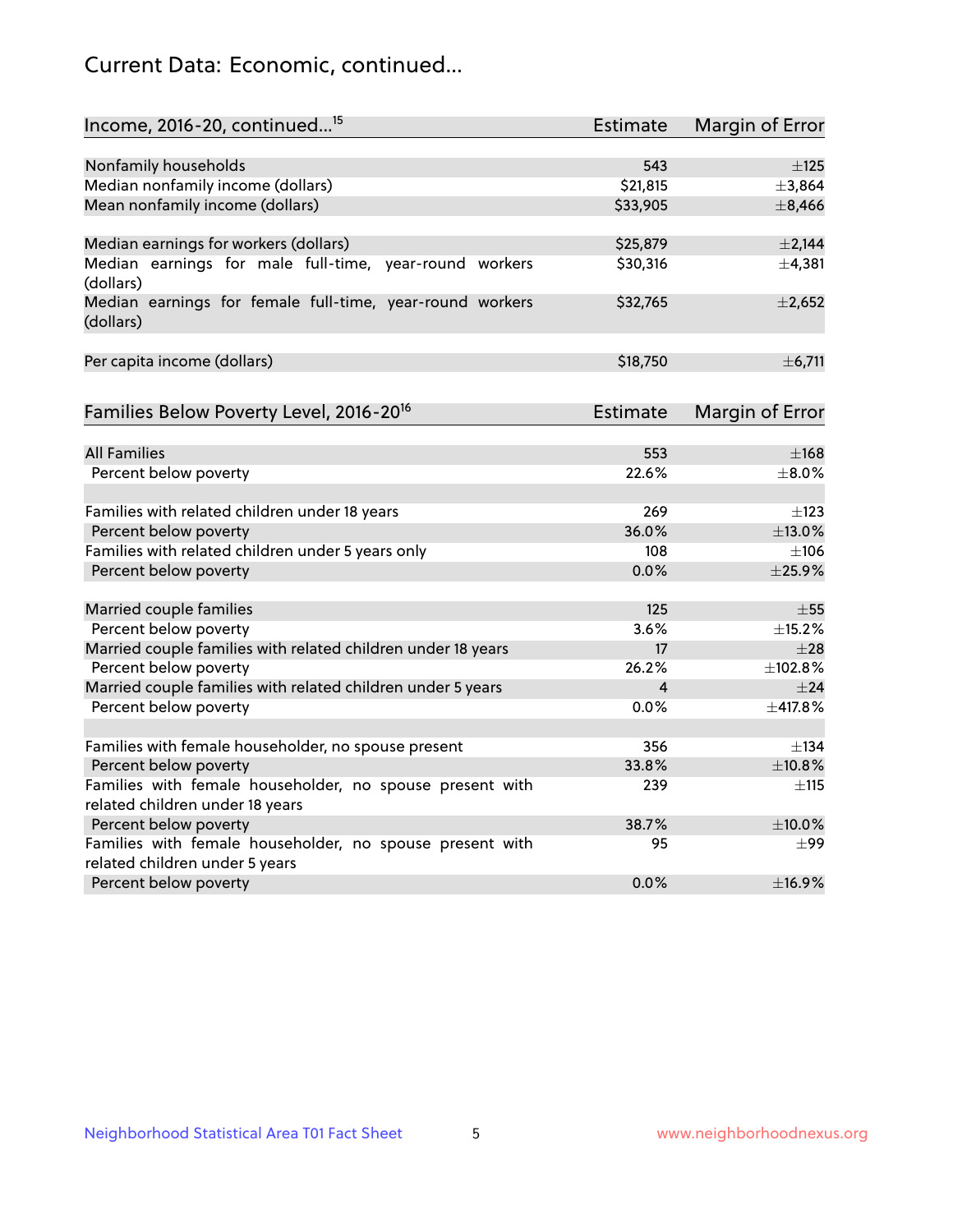## Current Data: Economic, continued...

| People Below Poverty Level, 2016-20 <sup>17</sup> | <b>Estimate</b> | Margin of Error |
|---------------------------------------------------|-----------------|-----------------|
|                                                   |                 |                 |
| Total population                                  | 2,869           | $\pm$ 753       |
| Percent below poverty                             | 34.1%           | $\pm$ 6.6%      |
| Population under 18 years                         | 705             | ±214            |
| Percent below poverty                             | 57.4%           | ±11.1%          |
| Population 18 years and over                      | 2,164           | $\pm 402$       |
| Percent below poverty                             | 26.6%           | $\pm$ 7.5%      |
| Population 18 to 64 years                         | 1,793           | $\pm$ 378       |
| Percent below poverty                             | 24.2%           | $\pm$ 8.6%      |
| Population 65 years and over                      | 371             | $\pm$ 135       |
| Percent below poverty                             | 37.8%           | ±14.7%          |

| Poverty by Race/Ethnicity, 2016-20 <sup>18</sup> | Estimate |              |
|--------------------------------------------------|----------|--------------|
|                                                  |          |              |
| Non-Hispanic White population                    | 84       | $\pm$ 86     |
| Percent below poverty                            | 38.7%    | $\pm$ 60.4%  |
| <b>Black population</b>                          | 2,714    | $\pm 758$    |
| Percent below poverty                            | 34.0%    | $\pm$ 6.9%   |
| Asian population                                 | 0        | ±16          |
| Percent below poverty                            |          |              |
| Hispanic or Latino population                    | 73       | $\pm$ 56     |
| Percent below poverty                            | 34.3%    | $\pm 20.8\%$ |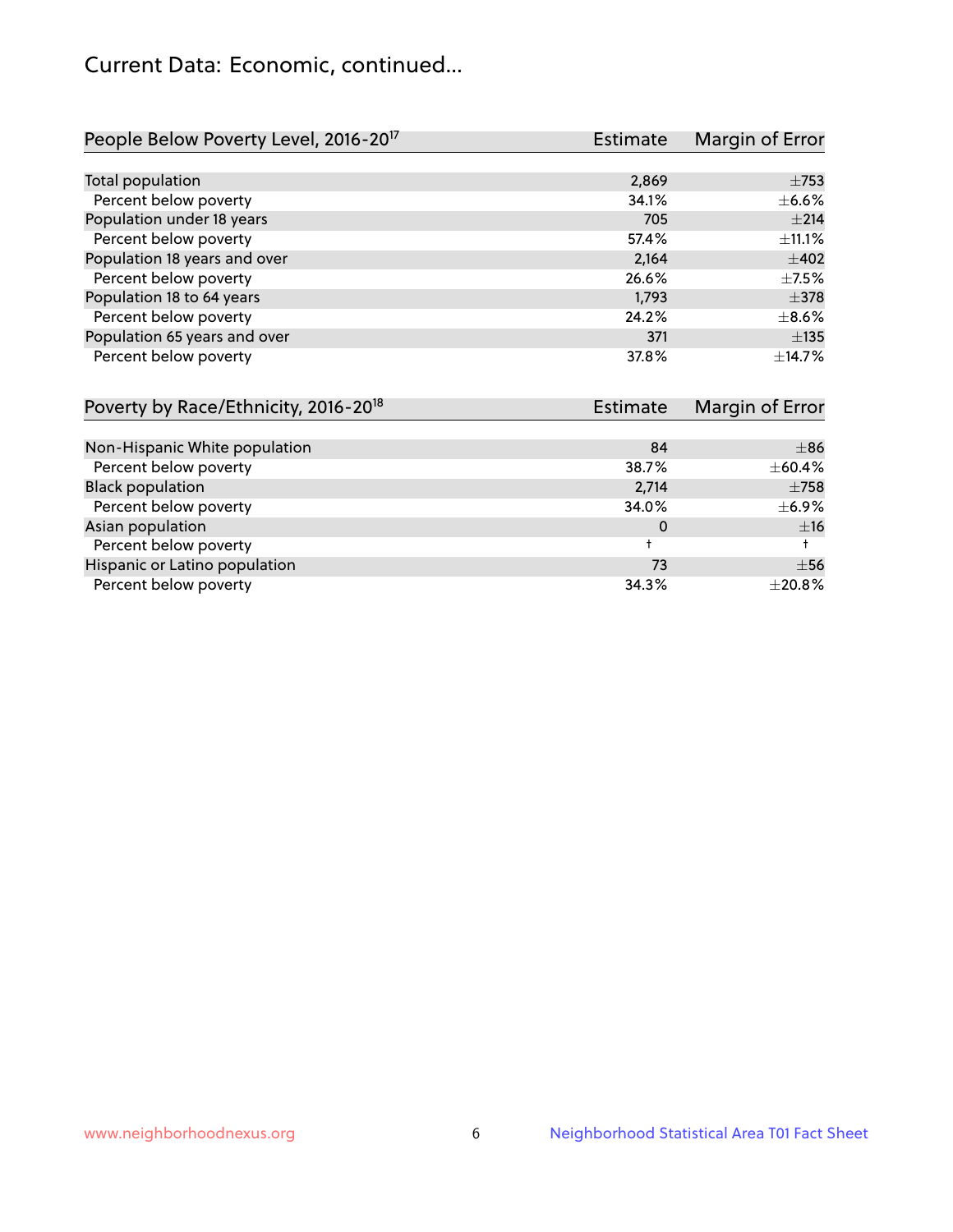# Current Data: Employment

| Employment Status, 2016-20 <sup>19</sup>                      | <b>Estimate</b> | Margin of Error |
|---------------------------------------------------------------|-----------------|-----------------|
|                                                               |                 |                 |
| Population 16 years and over                                  | 2,194           | $\pm 625$       |
| In labor force                                                | 61.8%           | ±22.4%          |
| Civilian labor force                                          | 61.8%           | $\pm$ 22.4%     |
| Employed                                                      | 57.1%           | $\pm 21.0\%$    |
| Unemployed                                                    | 4.7%            | $\pm 4.6\%$     |
| <b>Armed Forces</b>                                           | 0.0%            | ±3.3%           |
| Not in labor force                                            | 38.2%           | $\pm$ 4.7%      |
| Civilian labor force                                          | 1,357           | $\pm 305$       |
| <b>Unemployment Rate</b>                                      | 7.6%            | $\pm$ 7.6%      |
|                                                               |                 |                 |
| Females 16 years and over                                     | 1,219           | $\pm 295$       |
| In labor force                                                | 60.9%           | ±10.3%          |
| Civilian labor force                                          | 60.9%           | ±10.3%          |
| Employed                                                      | 55.7%           | $\pm 10.6\%$    |
|                                                               |                 |                 |
| Own children of the householder under 6 years                 | 291             | $\pm$ 151       |
| All parents in family in labor force                          | 78.0%           | ±26.2%          |
|                                                               |                 |                 |
| Own children of the householder 6 to 17 years                 | 314             | ±146            |
| All parents in family in labor force                          | 88.0%           | ±29.9%          |
|                                                               |                 |                 |
| Industry, 2016-20 <sup>20</sup>                               | Estimate        | Margin of Error |
|                                                               |                 |                 |
| Civilian employed population 16 years and over                | 1,253           | $\pm 293$       |
| Agriculture, forestry, fishing and hunting, and mining        | 0.0%            | $\pm1.8\%$      |
| Construction                                                  | 1.7%            | ±1.9%           |
| Manufacturing                                                 | 2.0%            | $\pm 2.5\%$     |
| Wholesale trade                                               | 1.8%            | $\pm$ 3.1%      |
| Retail trade                                                  | 7.9%            | $\pm$ 5.5%      |
| Transportation and warehousing, and utilities                 | 15.0%           | $\pm$ 10.2%     |
| Information                                                   | 2.4%            | $\pm 2.7\%$     |
| Finance and insurance, and real estate and rental and leasing | 4.4%            | $\pm 2.8\%$     |
| Professional, scientific, and management, and administrative  | 21.2%           | $\pm$ 9.4%      |
| and waste management services                                 |                 |                 |
| Educational services, and health care and social assistance   | 18.8%           | $\pm$ 9.5%      |
| Arts, entertainment, and recreation, and accommodation and    | 11.4%           | $\pm$ 6.8%      |
| food services                                                 |                 |                 |
| Other services, except public administration                  | 10.1%           | $\pm 10.6\%$    |
| Public administration                                         | 3.5%            | $\pm$ 3.1%      |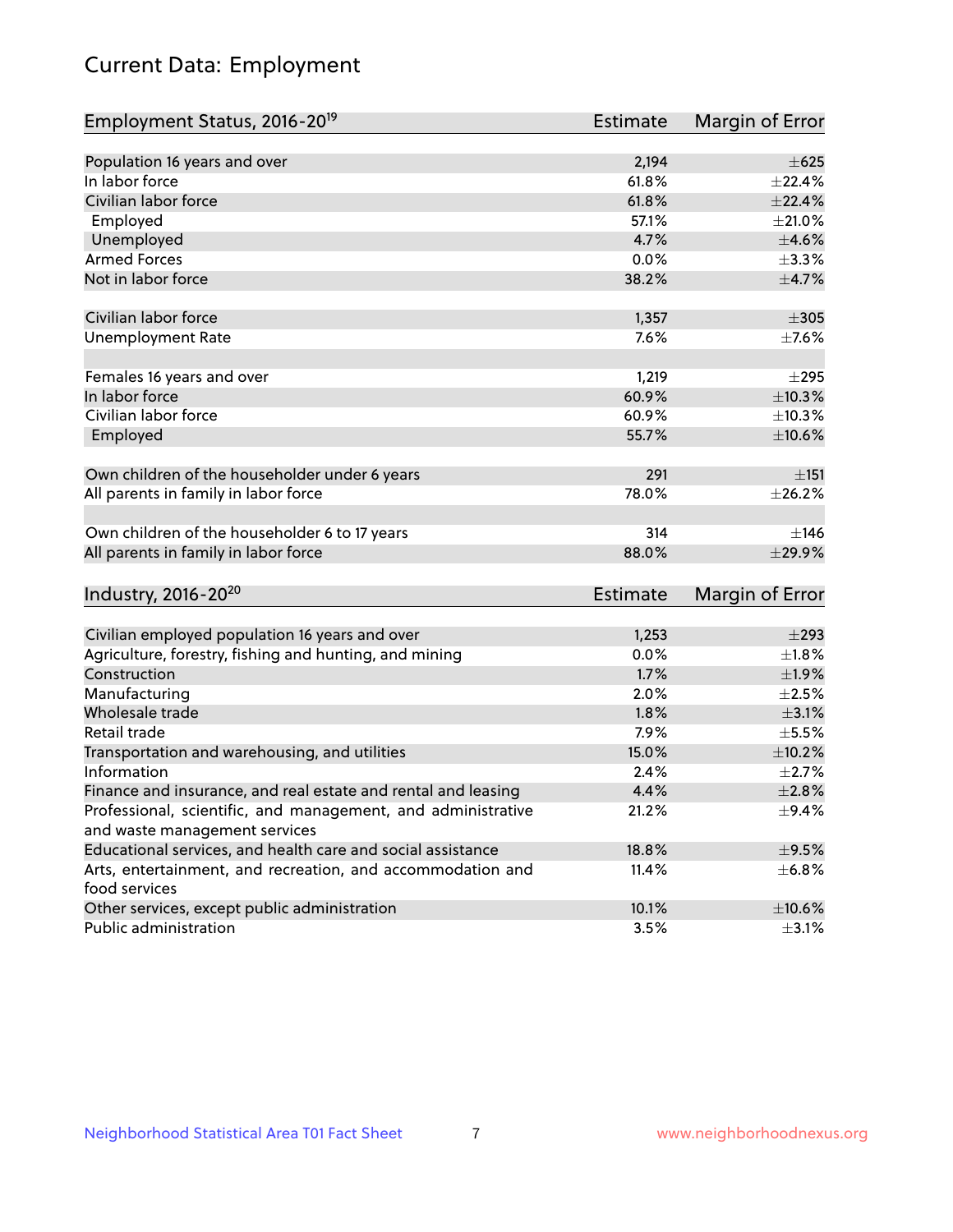# Current Data: Employment, continued...

| Occupation, 2016-20 <sup>21</sup>                                                                       | <b>Estimate</b> | Margin of Error |
|---------------------------------------------------------------------------------------------------------|-----------------|-----------------|
| Civilian employed population 16 years and over                                                          | 1,253           | $\pm 293$       |
| Management, business, science, and arts occupations                                                     | 25.3%           | $\pm$ 9.2%      |
| Service occupations                                                                                     | 21.8%           | ±11.7%          |
| Sales and office occupations                                                                            | 27.1%           | $\pm$ 9.1%      |
| Natural resources, construction, and maintenance occupations                                            | 2.2%            | $\pm 2.5\%$     |
| Production, transportation, and material moving occupations                                             | 23.6%           | ±13.2%          |
| Class of Worker, 2016-20 <sup>22</sup>                                                                  | Estimate        | Margin of Error |
| Civilian employed population 16 years and over                                                          | 1,253           | $\pm$ 293       |
| Private wage and salary workers                                                                         | 83.9%           | ±16.2%          |
| Government workers                                                                                      | 12.6%           | $\pm$ 6.0%      |
| Self-employed in own not incorporated business workers                                                  | 3.5%            | $\pm$ 3.2%      |
| Unpaid family workers                                                                                   | 0.0%            | $\pm 1.8\%$     |
|                                                                                                         |                 |                 |
| Job Flows, 2019 <sup>23</sup>                                                                           |                 | 2019            |
| Total Jobs in Neighborhood Statistical Area                                                             |                 | 1,645           |
| Held by residents of Neighborhood Statistical Area                                                      |                 | 0.1%            |
| Held by non-residents of Neighborhood Statistical Area                                                  |                 | 99.9%           |
| Jobs by Industry Sector, 2019 <sup>24</sup>                                                             |                 | 2019            |
| Total Jobs in Neighborhood Statistical Area                                                             |                 | 1,645           |
| <b>Goods Producing sectors</b>                                                                          |                 | 0.0%            |
| Trade, Transportation, and Utilities sectors                                                            |                 | 2.1%            |
| All Other Services sectors                                                                              |                 | 97.9%           |
| Total Jobs in Neighborhood Statistical<br>held<br>by<br>Area<br>Neighborhood Statistical Area residents |                 | 1               |
| <b>Goods Producing sectors</b>                                                                          |                 | 0.0%            |
| Trade, Transportation, and Utilities sectors                                                            |                 | 0.0%            |
| All Other Services sectors                                                                              |                 | 100.0%          |
| Jobs by Earnings, 2019 <sup>25</sup>                                                                    |                 | 2019            |
| Total Jobs in Neighborhood Statistical Area                                                             |                 | 1,645           |
| Jobs with earnings \$1250/month or less                                                                 |                 | 23.0%           |
| Jobs with earnings \$1251/month to \$3333/month                                                         |                 | 49.7%           |
| Jobs with earnings greater than \$3333/month                                                            |                 | 27.3%           |
| Neighborhood Statistical<br>Jobs<br>in<br>held<br>by<br>Total<br>Area                                   |                 | 1               |
| Neighborhood Statistical Area residents                                                                 |                 |                 |
| Jobs with earnings \$1250/month or less                                                                 |                 | 0.0%            |
| Jobs with earnings \$1251/month to \$3333/month                                                         |                 | 0.0%            |
| Jobs with earnings greater than \$3333/month                                                            |                 | 100.0%          |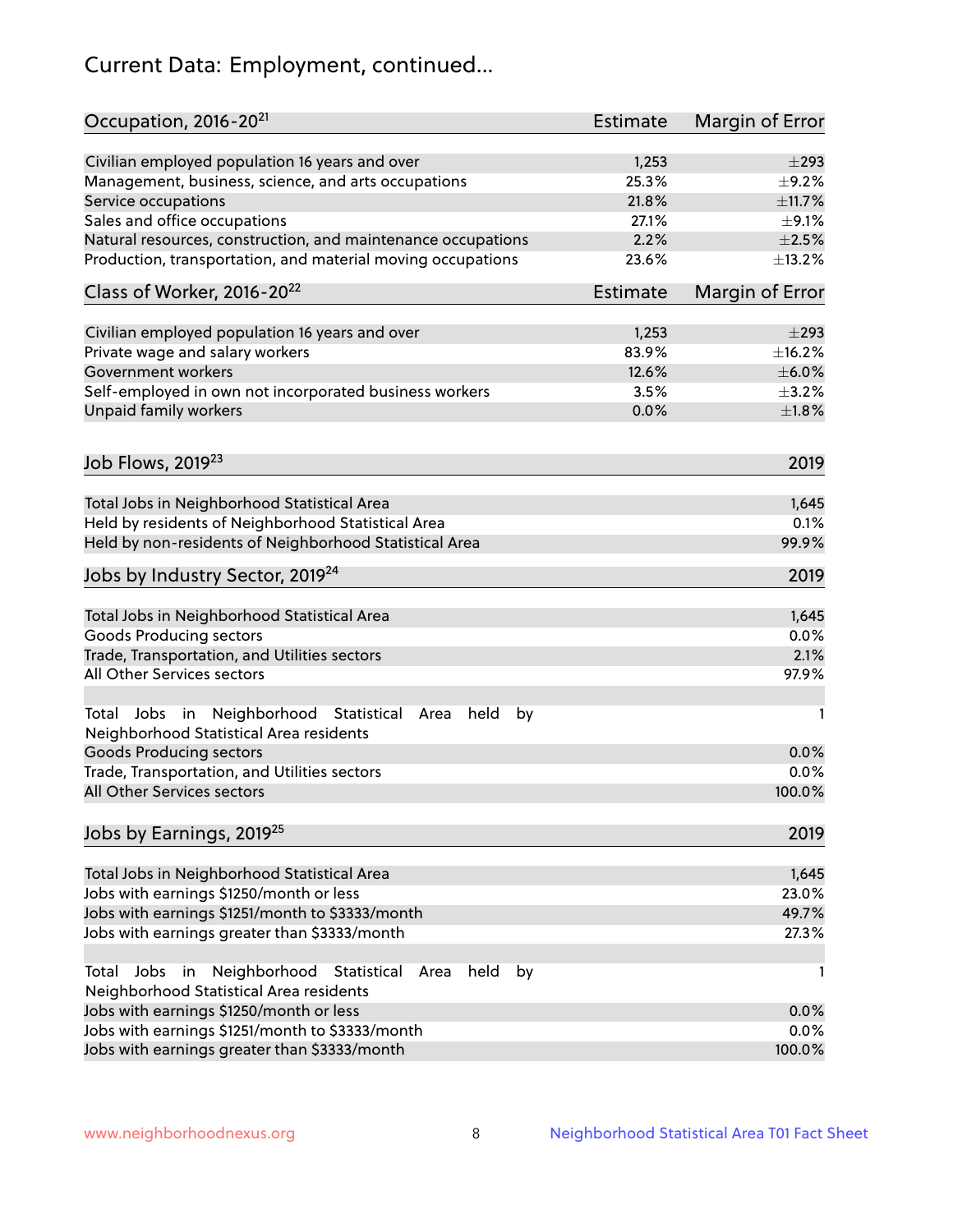## Current Data: Employment, continued...

| Jobs by Age of Worker, 2019 <sup>26</sup>                                                      | 2019   |
|------------------------------------------------------------------------------------------------|--------|
|                                                                                                |        |
| Total Jobs in Neighborhood Statistical Area                                                    | 1,645  |
| Jobs with workers age 29 or younger                                                            | 30.1%  |
| Jobs with workers age 30 to 54                                                                 | 56.3%  |
| Jobs with workers age 55 or older                                                              | 13.6%  |
|                                                                                                |        |
| Total Jobs in Neighborhood Statistical Area held by<br>Neighborhood Statistical Area residents |        |
| Jobs with workers age 29 or younger                                                            | 0.0%   |
| Jobs with workers age 30 to 54                                                                 | 0.0%   |
| Jobs with workers age 55 or older                                                              | 100.0% |

### Current Data: Education

| School Enrollment, 2016-20 <sup>27</sup>       | <b>Estimate</b> | Margin of Error |
|------------------------------------------------|-----------------|-----------------|
|                                                |                 |                 |
| Population 3 years and over enrolled in school | 741             | $\pm$ 178       |
| Nursery school, preschool                      | 9.5%            | $\pm$ 9.6%      |
| Kindergarten                                   | 8.2%            | $\pm$ 7.0%      |
| Elementary school (grades 1-8)                 | 30.0%           | $\pm$ 9.5%      |
| High school (grades 9-12)                      | 11.4%           | $\pm$ 7.5%      |
| College or graduate school                     | 40.9%           | $\pm$ 10.5%     |

| Educational Attainment, 2016-20 <sup>28</sup> | Estimate | Margin of Error |
|-----------------------------------------------|----------|-----------------|
|                                               |          |                 |
| Population 25 years and over                  | 1,852    | $\pm 604$       |
| Less than 9th grade                           | 9.2%     | $\pm$ 7.0%      |
| 9th to 12th grade, no diploma                 | 16.9%    | $\pm 8.0\%$     |
| High school graduate (includes equivalency)   | 31.2%    | $\pm$ 4.8%      |
| Some college, no degree                       | 13.3%    | $\pm 2.1\%$     |
| Associate's degree                            | 6.1%     | $\pm$ 3.2%      |
| Bachelor's degree                             | 14.1%    | $\pm$ 6.7%      |
| Graduate or professional degree               | 9.2%     | $\pm$ 7.0%      |
|                                               |          |                 |
| Percent high school graduate or higher        | 73.9%    | $\pm$ 29.5%     |
| Percent bachelor's degree or higher           | 23.3%    | $\pm$ 8.1%      |
|                                               |          |                 |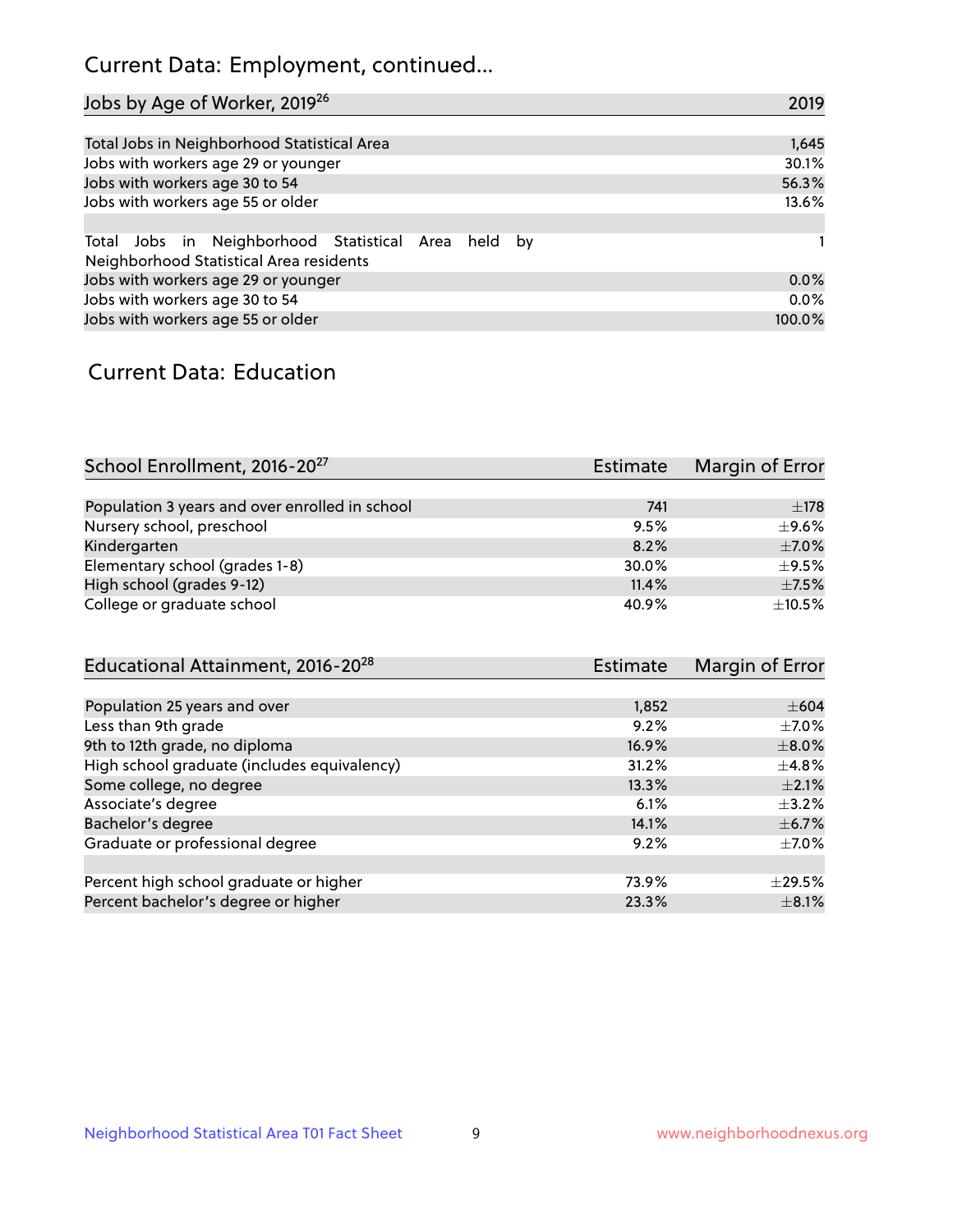## Current Data: Housing

| Households by Type, 2016-20 <sup>29</sup>            | <b>Estimate</b> | Margin of Error          |
|------------------------------------------------------|-----------------|--------------------------|
|                                                      |                 |                          |
| Total households                                     | 1,096           | ±181                     |
| Family households (families)                         | 50.4%           | ±12.8%                   |
| With own children under 18 years                     | 16.7%           | $\pm$ 6.4%               |
| Married-couple family                                | 11.4%           | $\pm$ 4.4%               |
| With own children of the householder under 18 years  | 1.2%            | $\pm 2.3\%$              |
| Male householder, no spouse present, family          | 6.5%            | $\pm$ 9.7%               |
| With own children of the householder under 18 years  | 1.2%            | $\pm 2.6\%$              |
| Female householder, no spouse present, family        | 32.5%           | ±10.3%                   |
| With own children of the householder under 18 years  | 14.4%           | $\pm$ 5.5%               |
| Nonfamily households                                 | 49.6%           | $\pm$ 7.9%               |
| Householder living alone                             | 43.7%           | $\pm$ 8.2%               |
| 65 years and over                                    | 14.8%           | $\pm$ 9.2%               |
|                                                      |                 |                          |
| Households with one or more people under 18 years    | 24.6%           | $\pm$ 9.1%               |
| Households with one or more people 65 years and over | 26.4%           | $\pm$ 9.2%               |
|                                                      |                 |                          |
| Average household size                               | 2.61            | $\pm$ 0.54               |
| Average family size                                  | 3.66            | $+0.31$                  |
| Housing Occupancy, 2016-20 <sup>30</sup>             | <b>Estimate</b> | Margin of Error          |
|                                                      |                 |                          |
| Total housing units                                  | 1,383<br>79.2%  | ±162                     |
| Occupied housing units                               | 20.8%           | $\pm$ 9.2%<br>$\pm$ 4.9% |
| Vacant housing units                                 |                 |                          |
| Homeowner vacancy rate                               | 1.7             | $\pm$ 6.0                |
| Rental vacancy rate                                  | 4.8             | $+4.6$                   |
| Units in Structure, 2016-20 <sup>31</sup>            | Estimate        | Margin of Error          |
|                                                      |                 |                          |
| Total housing units                                  | 1,383           | $\pm 162$                |
| 1-unit, detached                                     | 45.4%           | $\pm$ 5.9%               |
| 1-unit, attached                                     | 3.0%            | $\pm 2.6\%$              |
| 2 units                                              | 12.9%           | ±4.7%                    |
| 3 or 4 units                                         | 1.3%            | $\pm 2.3\%$              |
| 5 to 9 units                                         | 1.5%            | $\pm 2.5\%$              |
| 10 to 19 units                                       | 6.9%            | $\pm$ 3.8%               |
| 20 or more units                                     | 26.3%           | ±10.2%                   |
| Mobile home                                          | 1.9%            | $\pm 2.0\%$              |
| Boat, RV, van, etc.                                  | 0.9%            | $\pm 1.5\%$              |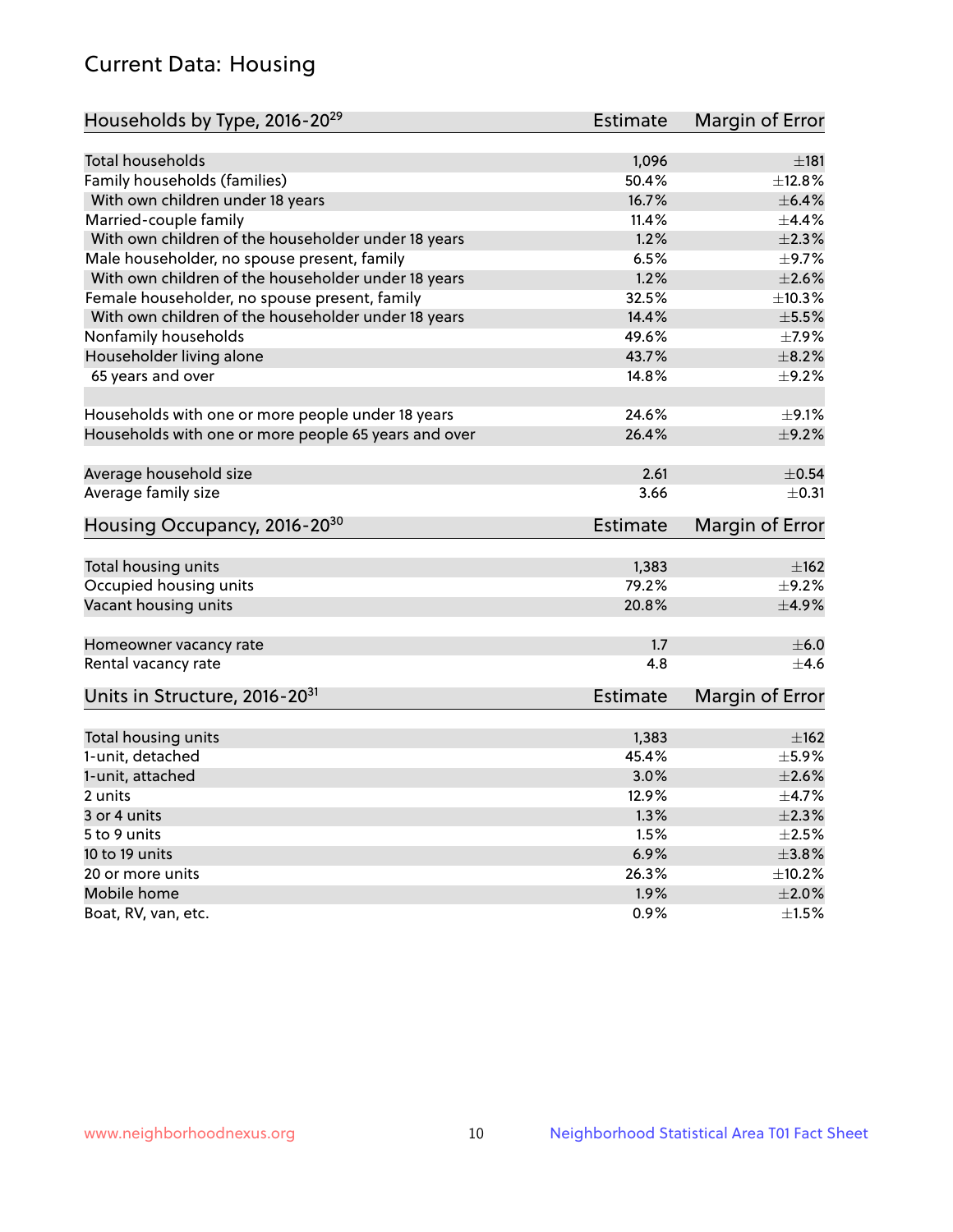## Current Data: Housing, continued...

| Year Structure Built, 2016-20 <sup>32</sup>    | <b>Estimate</b> | Margin of Error |
|------------------------------------------------|-----------------|-----------------|
| Total housing units                            | 1,383           | $\pm 162$       |
| Built 2014 or later                            | 0.9%            | $\pm 1.6\%$     |
| Built 2010 to 2013                             | 5.9%            | $\pm$ 3.4%      |
| Built 2000 to 2009                             | 20.2%           | $\pm$ 5.0%      |
| Built 1990 to 1999                             | 5.9%            | $\pm$ 7.6%      |
| Built 1980 to 1989                             | 5.0%            | $\pm$ 3.5%      |
| Built 1970 to 1979                             | 8.1%            | $\pm$ 7.6%      |
| Built 1960 to 1969                             | 7.6%            | $\pm$ 4.2%      |
| Built 1950 to 1959                             | 18.0%           | $\pm$ 5.2%      |
| Built 1940 to 1949                             | 14.3%           | $\pm$ 6.6%      |
| Built 1939 or earlier                          | 14.1%           | $\pm$ 5.3%      |
|                                                |                 |                 |
| Housing Tenure, 2016-2033                      | <b>Estimate</b> | Margin of Error |
| Occupied housing units                         | 1,096           | ±181            |
| Owner-occupied                                 | 30.8%           | $\pm$ 9.5%      |
| Renter-occupied                                | 69.2%           | $\pm$ 9.4%      |
|                                                |                 |                 |
| Average household size of owner-occupied unit  | 2.89            | ±1.51           |
| Average household size of renter-occupied unit | 2.49            | $\pm$ 0.27      |
| Residence 1 Year Ago, 2016-20 <sup>34</sup>    | <b>Estimate</b> | Margin of Error |
|                                                |                 |                 |
| Population 1 year and over                     | 2,772           | $\pm$ 673       |
| Same house                                     | 83.8%           | ±6.8%           |
| Different house in the U.S.                    | 16.2%           | $\pm$ 6.7%      |
| Same county                                    | 7.6%            | $\pm$ 5.6%      |
| Different county                               | 8.6%            | $\pm 4.6\%$     |
| Same state                                     | 4.5%            | $\pm$ 3.1%      |
| <b>Different state</b>                         | 4.1%            | $\pm$ 3.7%      |
| Abroad                                         | 0.0%            | $\pm$ 0.6%      |
| Value of Housing Unit, 2016-20 <sup>35</sup>   | <b>Estimate</b> | Margin of Error |
| Owner-occupied units                           | 337             | $\pm$ 118       |
| Less than \$50,000                             | 14.8%           | ±13.9%          |
| \$50,000 to \$99,999                           | 8.9%            | $\pm$ 10.7%     |
| \$100,000 to \$149,999                         | 28.9%           | $\pm$ 14.1%     |
| \$150,000 to \$199,999                         | 23.5%           | ±24.2%          |
| \$200,000 to \$299,999                         | 6.7%            | $\pm$ 6.3%      |
| \$300,000 to \$499,999                         | 14.1%           | $\pm$ 10.1%     |
| \$500,000 to \$999,999                         | 3.1%            | $\pm$ 7.5%      |
| \$1,000,000 or more                            | 0.0%            | ±8.3%           |
|                                                |                 |                 |
| Mortgage Status, 2016-20 <sup>36</sup>         | <b>Estimate</b> | Margin of Error |
| Owner-occupied units                           | 337             | $\pm$ 118       |
| Housing units with a mortgage                  | 66.1%           | $\pm 20.1\%$    |
| Housing units without a mortgage               | 33.9%           | ±13.4%          |

Neighborhood Statistical Area T01 Fact Sheet 11 11 www.neighborhoodnexus.org

Housing units without a mortgage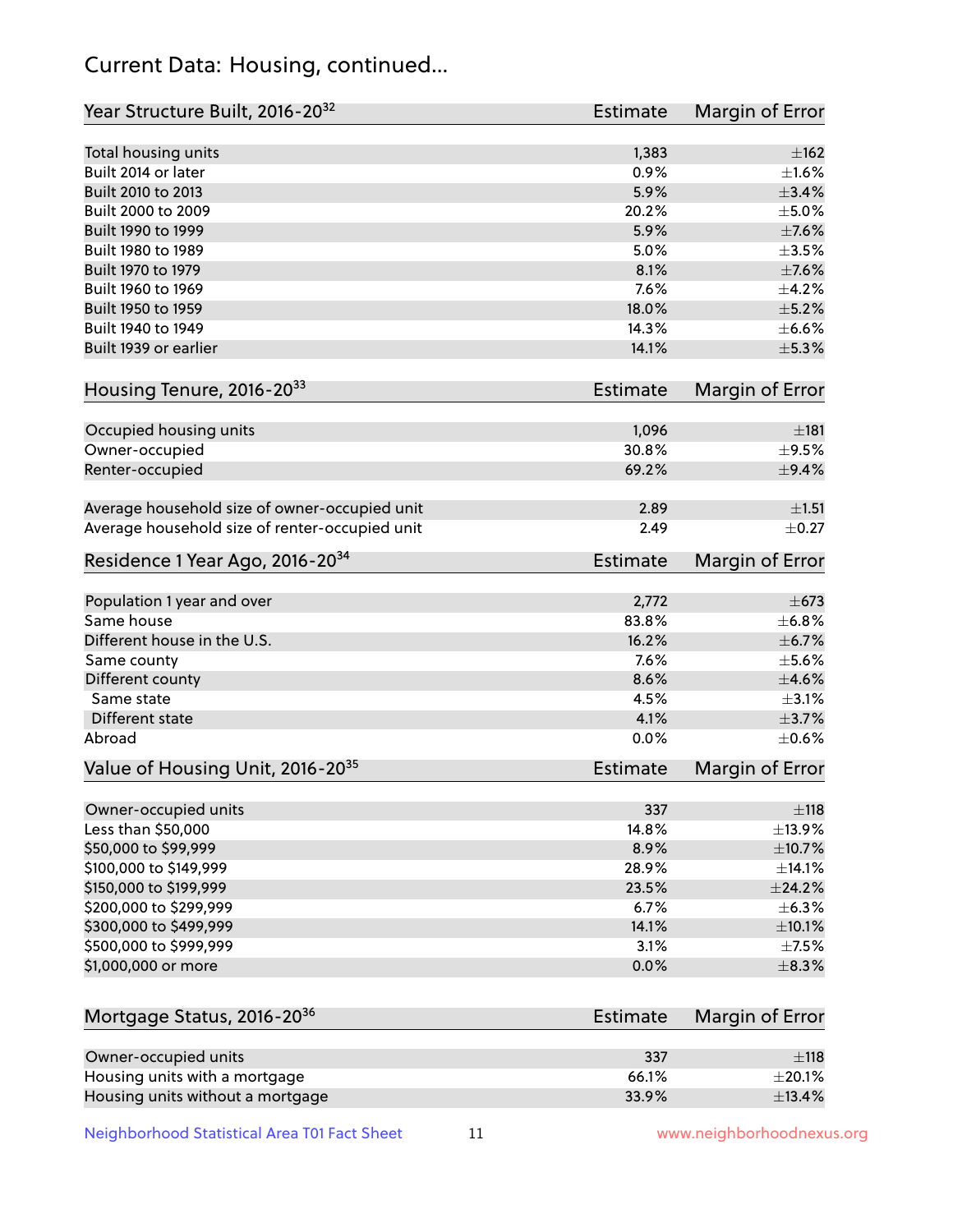## Current Data: Housing, continued...

| Selected Monthly Owner Costs, 2016-20 <sup>37</sup> | <b>Estimate</b> | Margin of Error |
|-----------------------------------------------------|-----------------|-----------------|
|                                                     |                 |                 |
| Housing units with a mortgage                       | 223             | $\pm 103$       |
| Less than \$300                                     | 0.0%            | ±10.2%          |
| \$300 to \$499                                      | 1.2%            | $\pm 10.0\%$    |
| \$500 to \$999                                      | 19.3%           | $\pm 20.0\%$    |
| \$1,000 to \$1,499                                  | 50.0%           | $\pm 33.8\%$    |
| \$1,500 to \$1,999                                  | 23.8%           | ±16.2%          |
| \$2,000 to \$2,999                                  | 5.8%            | $\pm$ 9.9%      |
| \$3,000 or more                                     | 0.0%            | ±12.5%          |
|                                                     |                 |                 |
| Median (dollars)                                    | \$1,182         | $\pm 90$        |
|                                                     |                 |                 |
| Housing units without a mortgage                    | 114             | $\pm 60$        |
| Less than \$150                                     | 3.5%            | ±16.7%          |
| \$150 to \$249                                      | 27.1%           | ±22.8%          |
| \$250 to \$349                                      | 9.8%            | $\pm 20.2\%$    |
| \$350 to \$499                                      | 40.9%           | ±24.9%          |
| \$500 to \$699                                      | 15.4%           | $\pm$ 35.9%     |
| \$700 or more                                       | 3.4%            | ±42.5%          |
|                                                     |                 |                 |
| Median (dollars)                                    | \$371           | $\pm$ 55        |

| Selected Monthly Owner Costs as a Percentage of | <b>Estimate</b> | Margin of Error |
|-------------------------------------------------|-----------------|-----------------|
| Household Income, 2016-20 <sup>38</sup>         |                 |                 |
|                                                 |                 |                 |
| Housing units with a mortgage <sup>39</sup>     | 223             | $\pm$ 110       |
| Less than 20.0 percent                          | 55.2%           | $\pm$ 31.4%     |
| 20.0 to 24.9 percent                            | 6.8%            | $\pm$ 7.0%      |
| 25.0 to 29.9 percent                            | $1.0\%$         | $\pm$ 6.9%      |
| 30.0 to 34.9 percent                            | 4.9%            | $\pm$ 7.6%      |
| 35.0 percent or more                            | 32.0%           | $\pm$ 16.8%     |
|                                                 |                 |                 |
| Housing units without a mortgage <sup>40</sup>  | 114             | $\pm 71$        |
| Less than 10.0 percent                          | 31.4%           | $\pm$ 17.7%     |
| 10.0 to 14.9 percent                            | 31.0%           | $\pm$ 27.3%     |
| 15.0 to 19.9 percent                            | 8.8%            | $\pm$ 11.7%     |
| 20.0 to 24.9 percent                            | $0.0\%$         | ±14.1%          |
| 25.0 to 29.9 percent                            | 0.0%            | ±14.1%          |
| 30.0 to 34.9 percent                            | $0.0\%$         | $\pm$ 14.1%     |
| 35.0 percent or more                            | 28.8%           | $\pm 30.9\%$    |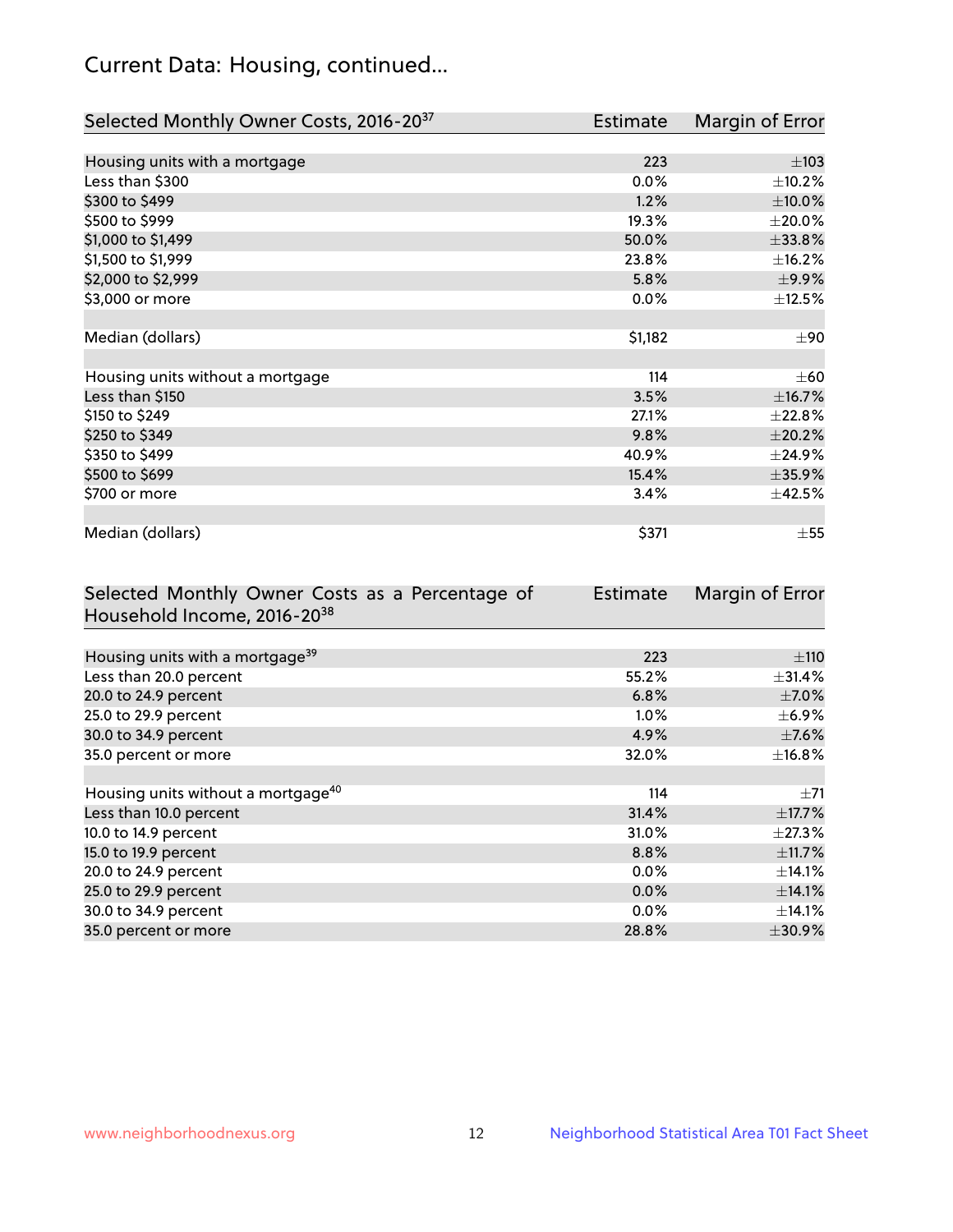## Current Data: Housing, continued...

| Gross Rent, 2016-20 <sup>41</sup>               | <b>Estimate</b> | Margin of Error |
|-------------------------------------------------|-----------------|-----------------|
|                                                 |                 |                 |
| Occupied units paying rent                      | 749             | ±162            |
| Less than \$200                                 | 4.1%            | $\pm$ 5.4%      |
| \$200 to \$499                                  | 21.6%           | ±13.8%          |
| \$500 to \$749                                  | 7.4%            | $\pm$ 6.6%      |
| \$750 to \$999                                  | 25.0%           | $\pm$ 9.1%      |
| \$1,000 to \$1,499                              | 32.0%           | $\pm$ 15.9%     |
| \$1,500 to \$1,999                              | 10.0%           | $\pm$ 7.2%      |
| \$2,000 or more                                 | 0.0%            | ±4.3%           |
| Median (dollars)                                | \$943           | $\pm 68$        |
|                                                 |                 |                 |
| No rent paid                                    | 10              | ±12             |
|                                                 |                 |                 |
| Gross Rent as a Percentage of Household Income, | <b>Estimate</b> | Margin of Error |
| $2016 - 20^{42}$                                |                 |                 |
|                                                 |                 |                 |
| Occupied units paying rent <sup>43</sup>        | 710             | ±194            |
| Less than 15.0 percent                          | 7.2%            | $\pm$ 5.4%      |
| 15.0 to 19.9 percent                            | 8.7%            | $\pm$ 12.1%     |
| 20.0 to 24.9 percent                            | 11.1%           | $\pm$ 7.2%      |
| 25.0 to 29.9 percent                            | 17.1%           | $\pm 8.1\%$     |
| 30.0 to 34.9 percent                            | 13.5%           | $\pm$ 7.8%      |
| 35.0 percent or more                            | 42.4%           | ±14.4%          |

# Current Data: Transportation

| Commuting to Work, 2016-20 <sup>44</sup>  | <b>Estimate</b> | Margin of Error |
|-------------------------------------------|-----------------|-----------------|
|                                           |                 |                 |
| Workers 16 years and over                 | 1,205           | $\pm 429$       |
| Car, truck, or van - drove alone          | 35.4%           | $\pm 2.3\%$     |
| Car, truck, or van - carpooled            | 10.1%           | $\pm$ 4.5%      |
| Public transportation (excluding taxicab) | 33.8%           | $\pm$ 11.5%     |
| Walked                                    | 1.4%            | $\pm 2.2\%$     |
| Other means                               | $7.6\%$         | $\pm$ 8.3%      |
| Worked at home                            | 11.6%           | ±10.9%          |
|                                           |                 |                 |
| Mean travel time to work (minutes)        | 31.6            | ±11.4           |

| Access to a Vehicle, 2016-20 <sup>45</sup> | Estimate | Margin of Error |
|--------------------------------------------|----------|-----------------|
|                                            |          |                 |
| Occupied housing units                     | 1,096    | ±181            |
| No vehicles available                      | 34.4%    | $+5.9%$         |
| 1 vehicle available                        | 45.3%    | ±15.3%          |
| 2 vehicles available                       | 16.5%    | $\pm$ 6.0%      |
| 3 or more vehicles available               | 3.8%     | $+4.2%$         |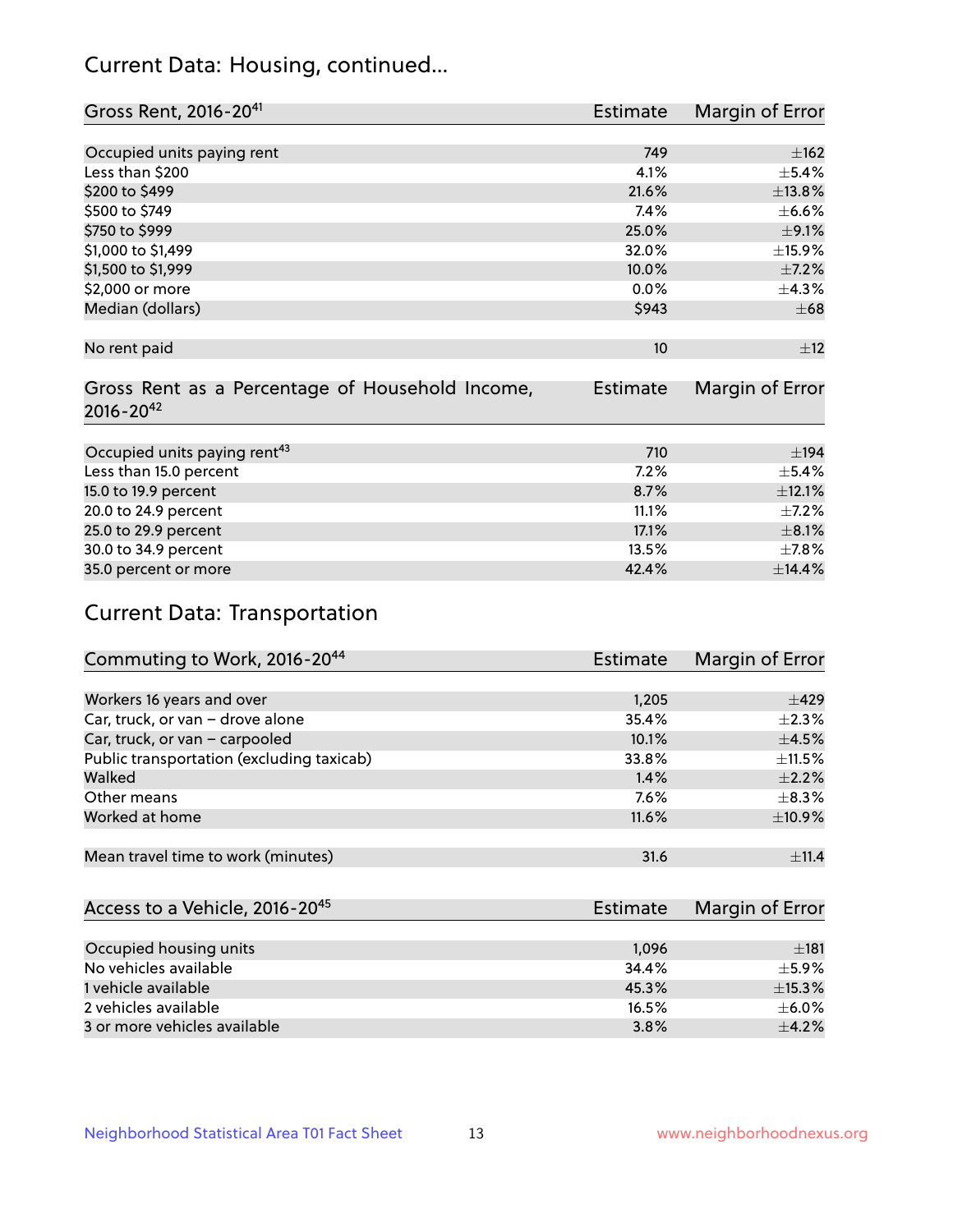## Current Data: Health

| Health Insurance coverage, 2016-2046                    | <b>Estimate</b> | <b>Margin of Error</b> |
|---------------------------------------------------------|-----------------|------------------------|
|                                                         |                 |                        |
| Civilian Noninstitutionalized Population                | 2,869           | $\pm 753$              |
| With health insurance coverage                          | 87.6%           | ±30.4%                 |
| With private health insurance coverage                  | 57.0%           | $\pm$ 6.4%             |
| With public health coverage                             | 40.1%           | $\pm 1.2\%$            |
| No health insurance coverage                            | 12.4%           | $\pm$ 5.2%             |
| Civilian Noninstitutionalized Population Under 19 years | 762             | $\pm 762$              |
| No health insurance coverage                            | 3.3%            | $\pm$ 5.6%             |
|                                                         |                 |                        |
| Civilian Noninstitutionalized Population 19 to 64 years | 1,736           | $\pm 602$              |
| In labor force:                                         | 1,285           | $\pm 429$              |
| Employed:                                               | 1,189           | ±414                   |
| With health insurance coverage                          | 84.4%           | ±15.9%                 |
| With private health insurance coverage                  | 83.4%           | ±16.6%                 |
| With public coverage                                    | 2.7%            | $\pm 2.3\%$            |
| No health insurance coverage                            | 15.6%           | $\pm$ 7.5%             |
|                                                         |                 |                        |
| Unemployed:                                             | 96              | $+414$                 |
| With health insurance coverage                          | 68.3%           | ±36.8%                 |
| With private health insurance coverage                  | 60.9%           | $\pm$ 39.5%            |
| With public coverage                                    | 25.1%           | $\pm 28.5\%$           |
| No health insurance coverage                            | 31.7%           | $\pm$ 37.6%            |
|                                                         |                 |                        |
| Not in labor force:                                     | 451             | $\pm 259$              |
| With health insurance coverage                          | 74.4%           | $\pm 25.0\%$           |
| With private health insurance coverage                  | 22.0%           | $\pm$ 7.5%             |
| With public coverage                                    | 61.4%           | $\pm$ 32.8%            |
| No health insurance coverage                            | 25.6%           | ±23.9%                 |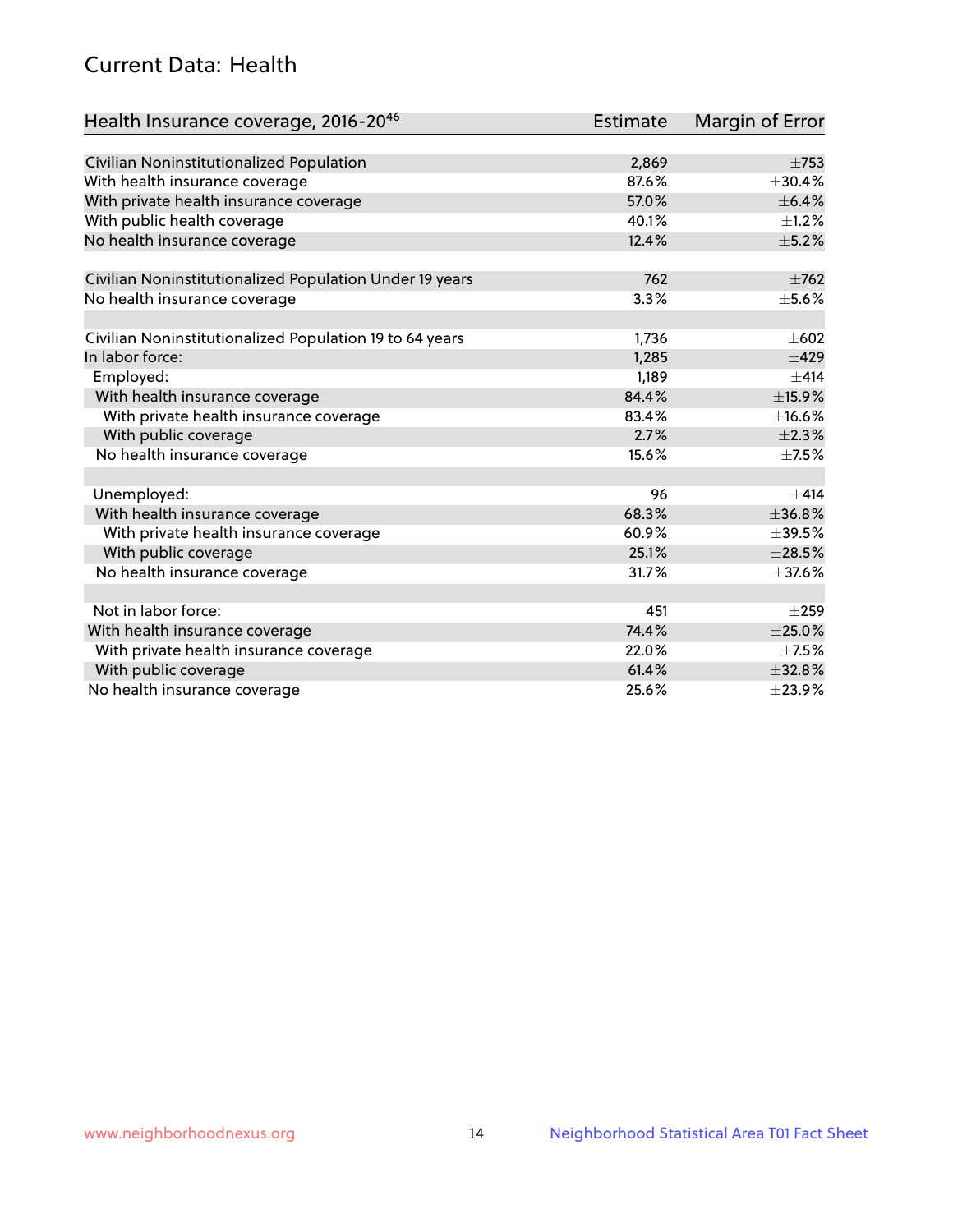#### Notes:

- 1. Source: U.S. Census Bureau, Decennial Census 2000, SF1 tables P8, P12; American Community Survey, tables B01001, B03002
- 2. This category includes Pacific Islanders, Native Americans and Alaska Natives, people who identify as some other race, and those who identify as bi/multi racial.
- 3. Source: U.S. Census Bureau, Decennial Census 2000, SF1 tables P15, P16, P18, P19; American Community Survey, tables B11001, B11005, B11003
- 4. Source: U.S. Census Bureau, Decennial Census 2000, SF3 table P37; American Community Survey, table B15002
- 5. Source: U.S. Census Bureau, Longitudinal Employer-Household Dynamics Residential Area Characteristics, Table JT01 (Primary Jobs); Workplace Area Characteristics, Table JT00 (All Jobs)
- 6. Source: U.S. Census Bureau, Decennial Census 2000, SF3 tables P52, P87; American Community Survey, tables B19001, B17001
- 7. Source: U.S. Census Bureau, Decennial Census 2000, SF1 tables H3, H4; American Community Survey, tables B25002, B25009
- 8. Source: U.S. Census Bureau, Decennial Census 2000, SF3 table H44; American Community Survey, tables B25044
- 9. Source: Atlanta Police Department, COBRA; U.S. Census Bureau, American Community Survey, table B01001
- 10. Source: U.S. Census Bureau, American Community Survey, table B01001
- 11. Source: U.S. Census Bureau, American Community Survey, table B03002
- 12. Source: U.S. Census Bureau, American Community Survey, table B05002
- 13. Source: U.S. Census Bureau, American Community Survey, table B05003
- 14. Source: U.S. Census Bureau, American Community Survey, tables B19001, B19025, B19051, B19061, B19055, B19065, B19059, B19069, B19056, B19066, B19057, B19067, B22001, B19101, B19127
- 15. Source: U.S. Census Bureau, American Community Survey, tables B19201, B19214, B20017, B19313
- 16. Source: U.S. Census Bureau, American Community Survey, table B17010
- 17. Source: U.S. Census Bureau, American Community Survey, tables B17001, B17006, B17021, B17007. Table totals may be lower than the total population, as they are based on the population for whom poverty status is determined.
- 18. Source: U.S. Census Bureau, American Community Survey, B17001H, B17001B, B17001D, B17001I. Table totals may be lower than the total population, as they are based on the population for whom poverty status is determined.
- 19. Source: U.S. Census Bureau, American Community Survey, tables B23001, B23008
- 20. Source: U.S. Census Bureau, American Community Survey, table C24030
- 21. Source: U.S. Census Bureau, American Community Survey, table C24010
- 22. Source: U.S. Census Bureau, American Community Survey, table B24080
- 23. Source: U.S. Census Bureau, Longitudinal Employer-Household Dynamics Origin-Destination Data, Tables JT00 Main and JT00 Aux
- 24. Source: U.S. Census Bureau, Longitudinal Employer-Household Dynamics Origin-Destination Data, Tables JT00 Main and JT00 Aux
- 25. Source: U.S. Census Bureau, Longitudinal Employer-Household Dynamics Origin-Destination Data, Tables JT00 Main and JT00 Aux
- 26. Source: U.S. Census Bureau, Longitudinal Employer-Household Dynamics Origin-Destination Data, Tables JT00 Main and JT00 Aux
- 27. Source: U.S. Census Bureau, American Community Survey, table B14001
- 28. Source: U.S. Census Bureau, American Community Survey, table B15002
- 29. Source: U.S. Census Bureau, American Community Survey, tables B11001, B11003, B11007, B11005, B09019
- 30. Source: U.S. Census Bureau, American Community Survey, tables B25002, B25003, B25004
- 31. Source: U.S. Census Bureau, American Community Survey, table B25024
- 32. Source: U.S. Census Bureau, American Community Survey, table B25034
- 33. Source: U.S. Census Bureau, American Community Survey, tables B25009, B25008, B25003
- 34. Source: U.S. Census Bureau, American Community Survey, table B07003
- 35. Source: U.S. Census Bureau, American Community Survey, table B25075. This value is self-reported and may differ from home values as determined by the County Tax Assessor.
- 36. Source: U.S. Census Bureau, American Community Survey, table B25081
- 37. Source: U.S. Census Bureau, American Community Survey, table B25087
- 38. Source: U.S. Census Bureau, American Community Survey, table B25091
- 39. Excludes units where Selected Monthly Owner Costs as a Percentage of Income cannot be computed.
- 40. Excludes units where Selected Monthly Owner Costs as a Percentage of Income cannot be computed.
- 41. Source: U.S. Census Bureau, American Community Survey, table B25063
- 42. Source: U.S. Census Bureau, American Community Survey, table B25070
- 43. Excludes units where Gross Rent as a Percentage of Income cannot be computed.
- 44. Source: U.S. Census Bureau, American Community Survey, tables B08101, B08013
- 45. Source: U.S. Census Bureau, American Community Survey, table B25044
- 46. Source: U.S. Census Bureau, American Community Survey, tables B18135, B27011

The dagger (†) symbol denotes values that cannot be computed.